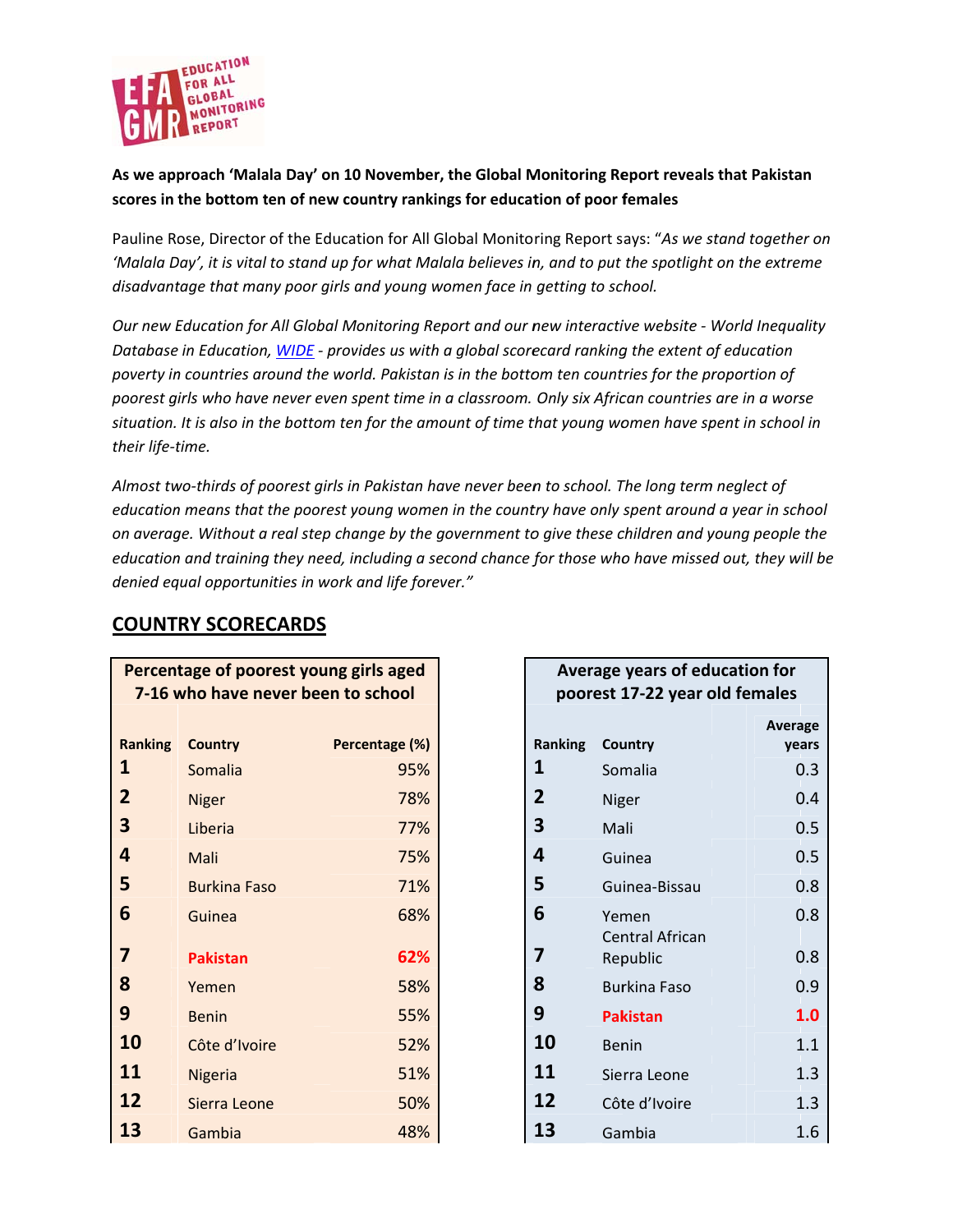|    | <b>Central African</b> |     |    |                        |     |
|----|------------------------|-----|----|------------------------|-----|
| 14 | Republic               | 46% | 14 | Madagascar             | 1.8 |
| 15 | Madagascar             | 46% | 15 | Senegal                | 2.0 |
| 16 | Guinea-Bissau          | 44% | 16 | Ethiopia               | 2.1 |
| 17 | Senegal                | 43% | 17 | <b>Burundi</b>         | 2.2 |
| 18 | Ethiopia               | 42% | 18 | Liberia                | 2.2 |
| 19 | Djibouti               | 40% | 19 | Djibouti               | 2.4 |
| 20 | <b>Burundi</b>         | 38% | 20 | Togo                   | 2.4 |
| 21 | Zambia                 | 36% | 21 | Mozambique             | 2.5 |
| 22 | <b>Togo</b>            | 34% | 22 | Mauritania             | 2.8 |
| 23 | Mauritania             | 32% | 23 | India                  | 2.9 |
| 24 | Iraq                   | 32% | 24 | Iraq                   | 3.0 |
| 25 | D. R. Congo            | 31% | 25 | Haiti                  | 3.1 |
| 26 | India                  | 30% | 26 | Nepal                  | 3.2 |
| 27 | Haiti                  | 27% | 27 | D. R. Congo            | 3.2 |
| 28 | Ghana                  | 26% | 28 | Ghana                  | 3.6 |
| 29 | <b>Timor-Leste</b>     | 24% | 29 | Rwanda                 | 3.7 |
| 30 | Mozambique             | 23% | 30 | Nigeria                | 4.1 |
| 31 | <b>Nepal</b>           | 22% | 31 | Uganda                 | 4.1 |
| 32 | Egypt                  | 21% | 32 | Honduras               | 4.1 |
| 33 | U. R. Tanzania         | 20% | 33 | U. R. Tanzania         | 4.2 |
| 34 | Kenya                  | 19% | 34 | Bangladesh             | 4.4 |
| 35 | Uganda                 | 18% | 35 | Cambodia               | 4.5 |
| 36 | Philippines            | 16% | 36 | Zambia                 | 4.6 |
| 37 | Swaziland              | 15% | 37 | Malawi<br>Sao Tome and | 4.8 |
| 38 | Lesotho                | 14% | 38 | Principe               | 5.1 |
| 39 | Suriname               | 13% | 39 | Congo                  | 5.1 |
| 40 | Vanuatu                | 13% | 40 | Syrian A. R.           | 5.4 |
| 41 | Rwanda                 | 10% | 41 | Timor-Leste            | 5.9 |
| 42 | <b>Honduras</b>        | 10% | 42 | Egypt                  | 6.1 |
| 43 | <b>Bangladesh</b>      | 9%  | 43 | Kenya                  | 6.3 |
| 44 | Malawi                 | 9%  | 44 | Swaziland              | 6.3 |
| 45 | Tajikistan             | 8%  | 45 | Mongolia               | 6.5 |
| 46 | Congo                  | 8%  | 46 | Lesotho                | 6.7 |
| 47 | Cambodia               | 8%  | 47 | Suriname               | 6.7 |
| 48 | Syrian A. R.           | 7%  | 48 | Indonesia<br>Dominican | 6.7 |
| 49 | <b>TFYR Macedonia</b>  | 7%  | 49 | Republic               | 6.8 |

| <b>Central African</b> |     |    |                        |     |
|------------------------|-----|----|------------------------|-----|
| Republic               | 46% | 14 | Madagascar             | 1.8 |
| Madagascar             | 46% | 15 | Senegal                | 2.0 |
| Guinea-Bissau          | 44% | 16 | Ethiopia               | 2.1 |
| Senegal                | 43% | 17 | <b>Burundi</b>         | 2.2 |
| Ethiopia               | 42% | 18 | Liberia                | 2.2 |
| Djibouti               | 40% | 19 | Djibouti               | 2.4 |
| <b>Burundi</b>         | 38% | 20 | Togo                   | 2.4 |
| Zambia                 | 36% | 21 | Mozambique             | 2.5 |
| Togo                   | 34% | 22 | Mauritania             | 2.8 |
| Mauritania             | 32% | 23 | India                  | 2.9 |
| Iraq                   | 32% | 24 | Iraq                   | 3.0 |
| D. R. Congo            | 31% | 25 | Haiti                  | 3.1 |
| India                  | 30% | 26 | Nepal                  | 3.2 |
| Haiti                  | 27% | 27 | D. R. Congo            | 3.2 |
| Ghana                  | 26% | 28 | Ghana                  | 3.6 |
| <b>Timor-Leste</b>     | 24% | 29 | Rwanda                 | 3.7 |
| Mozambique             | 23% | 30 | Nigeria                | 4.1 |
| <b>Nepal</b>           | 22% | 31 | Uganda                 | 4.1 |
| Egypt                  | 21% | 32 | <b>Honduras</b>        | 4.1 |
| U. R. Tanzania         | 20% | 33 | U. R. Tanzania         | 4.2 |
| Kenya                  | 19% | 34 | Bangladesh             | 4.4 |
| Uganda                 | 18% | 35 | Cambodia               | 4.5 |
| Philippines            | 16% | 36 | Zambia                 | 4.6 |
| Swaziland              | 15% | 37 | Malawi<br>Sao Tome and | 4.8 |
| Lesotho                | 14% | 38 | Principe               | 5.1 |
| <b>Suriname</b>        | 13% | 39 | Congo                  | 5.1 |
| Vanuatu                | 13% | 40 | Syrian A. R.           | 5.4 |
| Rwanda                 | 10% | 41 | Timor-Leste            | 5.9 |
| <b>Honduras</b>        | 10% | 42 | Egypt                  | 6.1 |
| <b>Bangladesh</b>      | 9%  | 43 | Kenya                  | 6.3 |
| Malawi                 | 9%  | 44 | Swaziland              | 6.3 |
| Tajikistan             | 8%  | 45 | Mongolia               | 6.5 |
| Congo                  | 8%  | 46 | Lesotho                | 6.7 |
| Cambodia               | 8%  | 47 | Suriname               | 6.7 |
| Syrian A. R.           | 7%  | 48 | Indonesia<br>Dominican | 6.7 |
| <b>TFYR Macedonia</b>  | 7%  | 49 | Republic               | 6.8 |